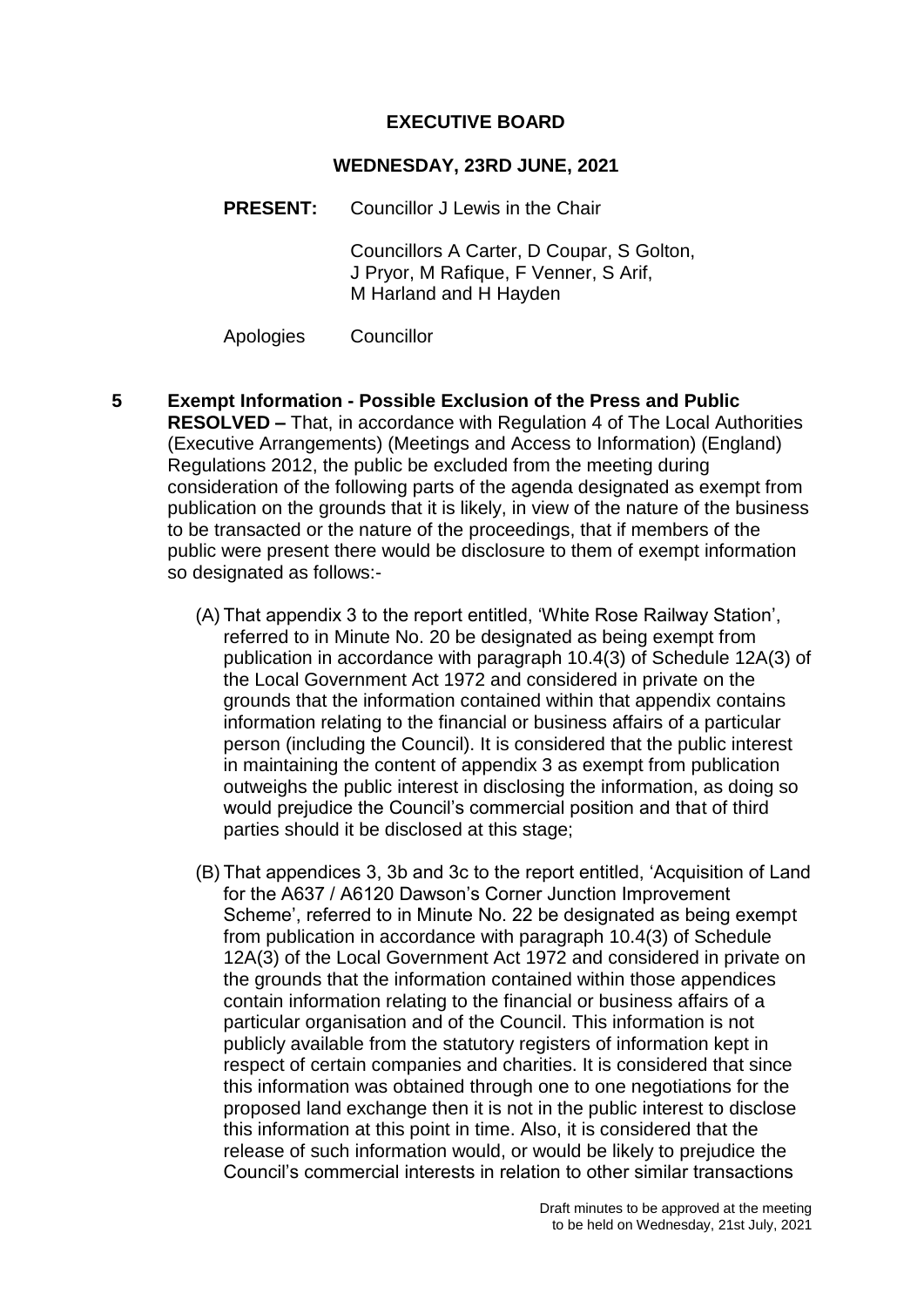in that prospective transacting parties for other similar sites would have access to information about the nature and level of consideration which may prove acceptable to the Council. It is considered that whilst there may be a public interest in disclosure, much of this information will be publicly available from the Land Registry following completion of this transaction and consequently the public interest in maintaining the exemption outweighs the public interest in disclosing this information at this point in time;

(C)That appendix 7 to the report entitled, 'Adults and Health Service Review 6: Care Delivery: Care Homes, Post Consultation Recommendations Report', referred to in Minute No. 25 be designated as being exempt from publication in accordance with paragraph 10.4(3) of Schedule 12A(3) of the Local Government Act 1972 and considered in private on the grounds that the information within that appendix contains details regarding the combined value of the two care home buildings, which has recently been estimated for residential use. The estimated amount in question has been identified as exempt from publication in accordance with Access to Information Procedure Rule 10.4(3) because it is commercially sensitive, should an open market disposal process be approved. Keeping the information confidential avoids potentially prejudicing the Council's commercial position and that of third parties, should the estimated valuation amounts be disclosed at this stage. It is deemed that the public interest in maintaining the exemption regarding Appendix 7 outweighs the public interest in disclosing the information.

#### **6 Late Items**

Agenda Item 14 - Update on Coronavirus (Covid-19) Pandemic – Response and Recovery Plan

With the agreement of the Chair, a late item of business was admitted to the agenda entitled, 'Update on Coronavirus (COVID-19) Pandemic – Response and Recovery Plan'.

Given the scale and significance of this issue, it was deemed appropriate that a further update report be submitted to this remote meeting of the Board. However, due to the fast paced nature of developments on this issue, and in order to ensure that Board Members received the most up to date information as possible, the report was not included within the agenda as originally published on the 15<sup>th</sup> June 2021. (Minute No. 17 refers).

# **7 Declaration of Disclosable Pecuniary Interests**

In relation to Agenda Item 5, 'arts@leeds' – Year 5 Extension', Cllr Pryor declared an interest in this item, due to the fact that his partner was an employee of Phoenix Dance Theatre, and as such, Councillor Pryor did not participate in the consideration of that item, and left the meeting room for the duration of that consideration. (Minute No. 9 refers).

With regard to Agenda Items 18, 'Disposal of Land at Dawson's Corner by the Calverley Charity' and 19, 'Acquisition of Land for the A647 / A6120 Dawson's Corner Junction Improvement Scheme', Councillor A Carter brought to the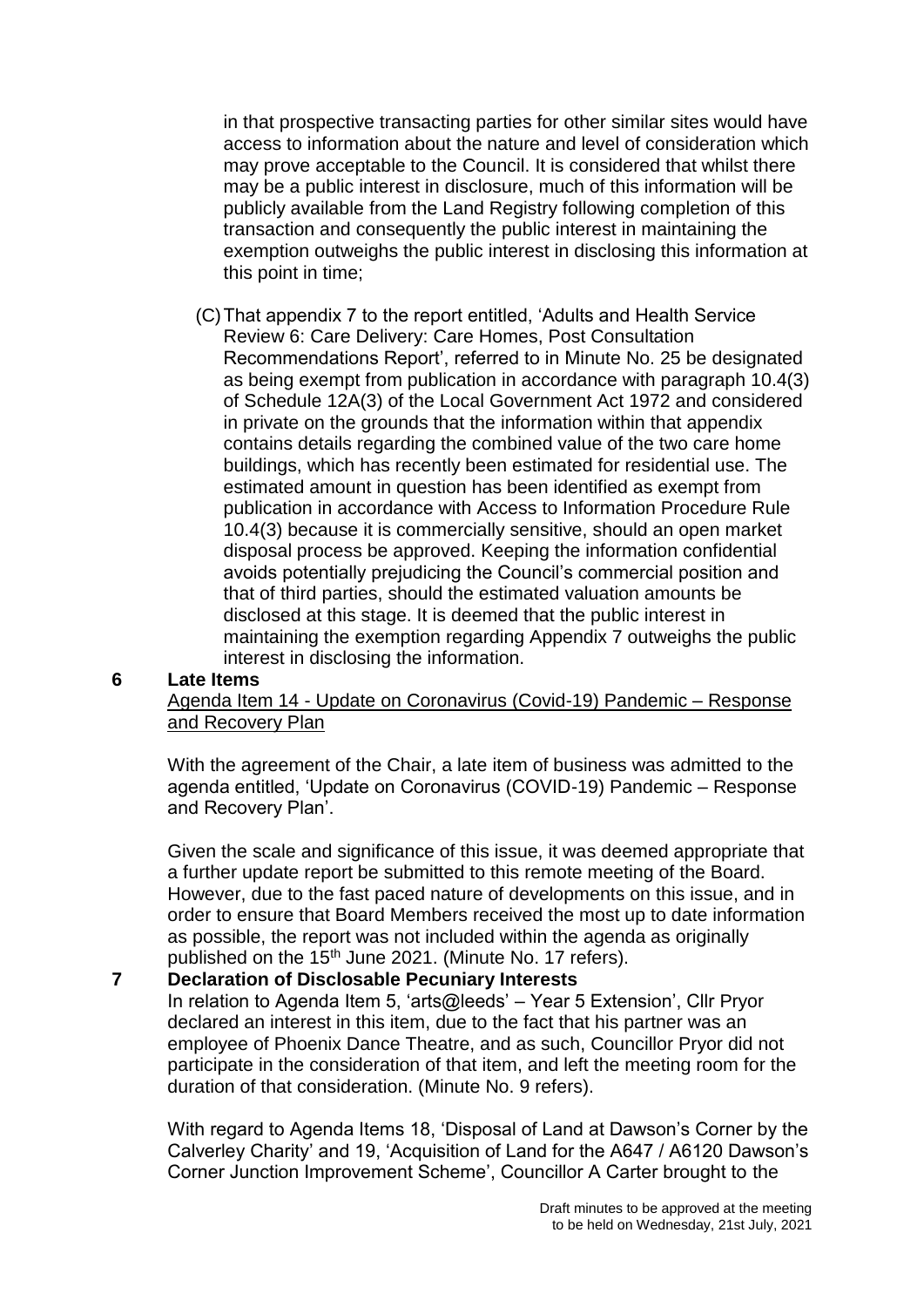Board's attention his position as a Trustee of the Calverly Charity, as appointed to by the Outer West Community Committee and as registered within the 'Other Registerable Interests' section of his Register of Interests, and as such, declared an 'Other Registerable Interest' in those items.

As required by the Council's 'Councillor Code of Conduct', where a Member has declared an 'Other Registerable interest', in order to enable Councillor Carter to remain in the room and speak on those items, Councillor Carter had applied for and been granted a dispensation on the grounds that without the dispensation, representation from his political group on the Executive Board would not be possible and in granting the dispensation it enabled Councillor Carter to speak in the interests of persons living in the authority's area. In doing so, Councillor Carter confirmed that whilst remaining in the room and speaking on Agenda Items 18 and 19, he would not be voting upon them. (Minute Nos. 21 and 22 refer).

#### **8 Minutes**

**RESOLVED –** That the minutes of the previous meetings held on 21<sup>st</sup> April 2021 and 8<sup>th</sup> June 2021 respectively, be approved as correct records. **ECONOMY, CULTURE AND EDUCATION**

#### **9 arts@leeds - Year 5 Extension**

The Director of City Development submitted a report which sought approval to extend the arts@leeds funding programme for a fifth year, with it being noted that a fifth year would extend the current round of funding to 31 March 2023.

In considering the report, the Board received information regarding the reasons for the proposal from the Chief Officer Culture and Economy.

Responding to a Member's enquiry, the Board noted that the decision to extend the funding programme did not have any implications for the Council's budget setting process.

With regard to an enquiry regarding this proposal and the separate proposals relating to the provision of resource for 'Leeds 2023', a Member sought assurance that there would be no 'double counting' across these two areas in terms of grant funding provision. In response, it was undertaken that clarification would be provided to the Member in question.

**RESOLVED –** That an 'in principle' extension of the arts@leeds programme for a fifth year, to 31 March 2023, be approved.

(Further to the declaration of interest as detailed at Minute No. 7, Councillor Pryor took no part in the consideration of this matter and left the meeting room for the duration of this item)

**10 Outcome of consultation to permanently increase learning places at Allerton High School from September 2022** The Director of Children and Families submitted a report presenting the outcome of a consultation exercise undertaken regarding a proposal to expand secondary school provision at Allerton High School and which sought approval to the publication of a statutory notice on that proposal.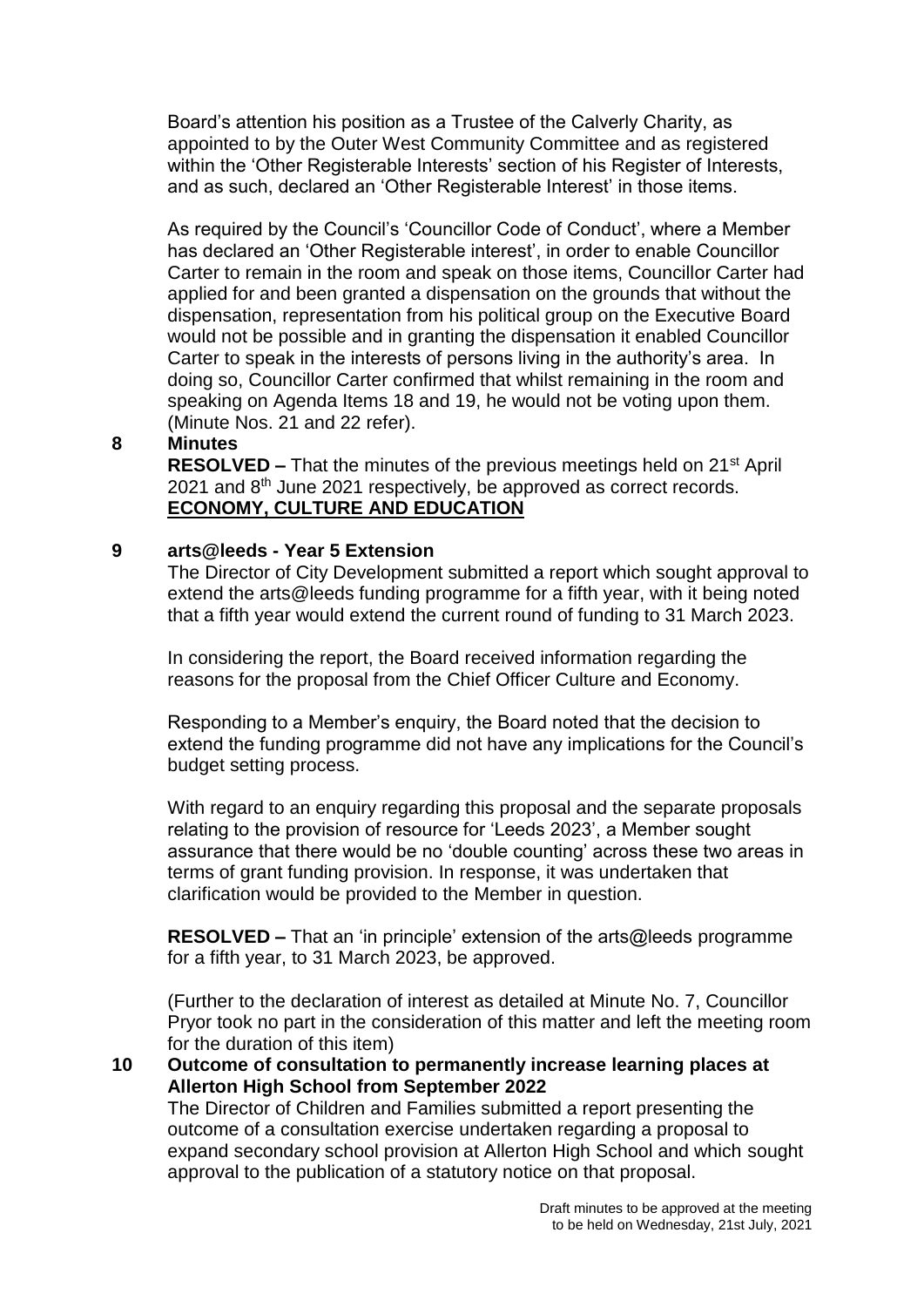In supporting the proposal, emphasis was placed upon the importance of ensuring that the traffic regulation orders for the area were implemented.

# **RESOLVED –**

- (a) That the publication of a statutory notice on a proposal to permanently expand secondary provision at Allerton High School from a capacity of 1100 to 1400 pupils by increasing the admission number in Year 7 from 220 to 280, with effect from September 2022, be approved;
- (b) That it be noted that the implementation of the proposal detailed would be subject to the response of the proposed statutory notice and on the outcome of further detailed design work and planning applications, as indicated at section 4.4 of the submitted report;
- (c) That it be noted that the proposal has been brought forward in time for places to be delivered for 2022;
- (d) That it be noted that the responsible officer for implementation of such matters is the Head of Learning Systems.
- **11 Outcome of consultation to permanently increase learning places at St Edward's Catholic Primary School from September 2022** The Director of Children and Families submitted a report presenting the outcomes from a consultation exercise undertaken regarding a proposal to permanently increase learning places at St Edward's Catholic Primary School

from September 2022, and which sought approval to the publication of a Statutory Notice on that proposal. Responding to a Member's enquiry, assurance was provided that a full traffic

assessment and transport statement would be produced, and that as far as possible, recommendations from that would be implemented.

# **RESOLVED –**

- (a) That the publication of a Statutory Notice on a proposal to permanently expand primary provision at St Edward's Catholic Primary School and increase the number of places offered at the school in Reception from 20 to 30, with effect from September 2022, be approved;
- (b) That it be noted that the implementation of the proposal would be subject to the outcome of the proposed statutory notice and on the outcome of further detailed design work and planning applications, as indicated at section 4.4 of the submitted report;
- (c) That it be noted that the proposal has been brought forward in time for places to be delivered for 2022;
- (d) That it be noted that the responsible officer for the implementation of such matters is the Head of Learning Systems.

# **PUBLIC HEALTH AND ACTIVE LIFESTYLES**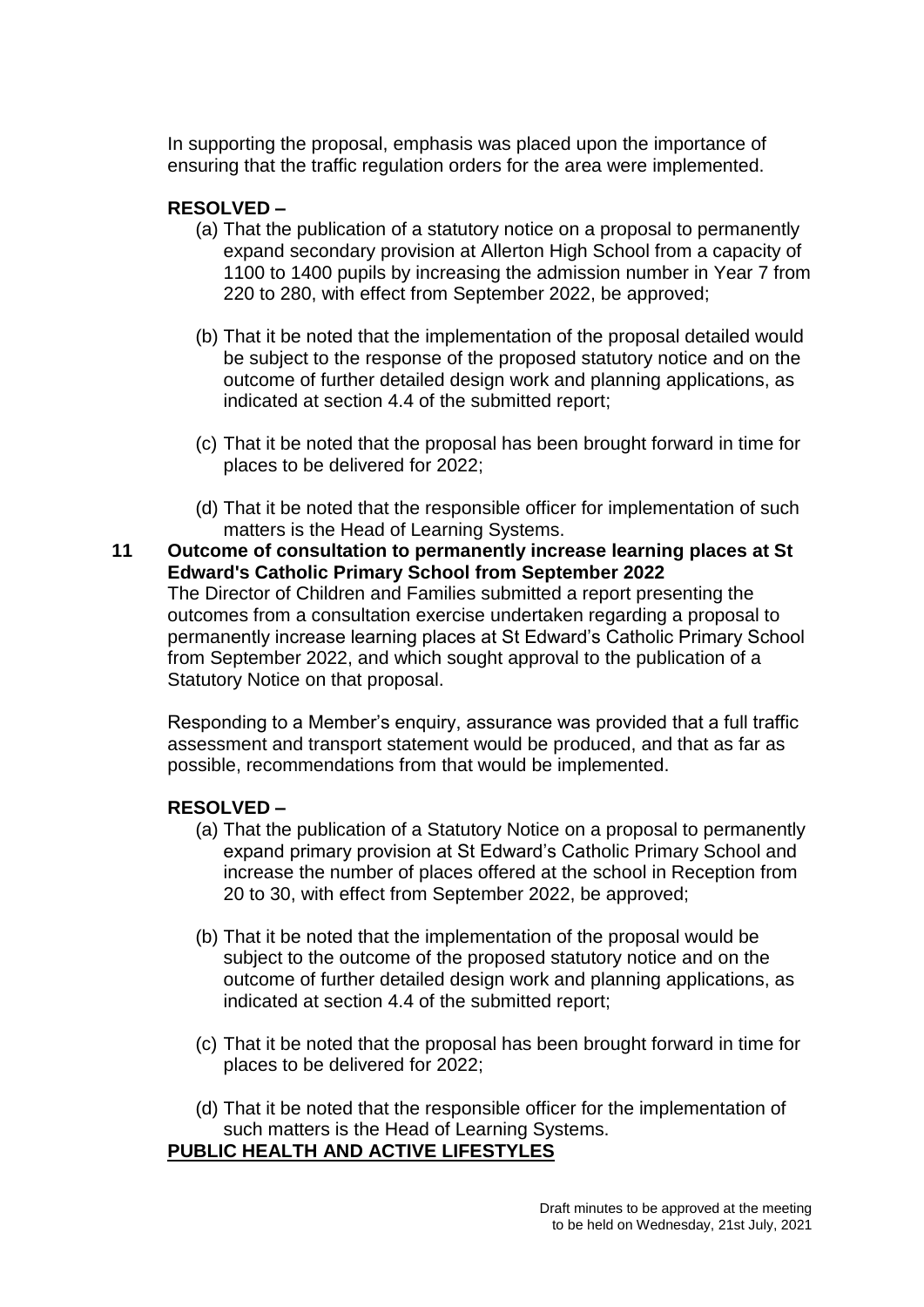## **12 Covid-19 Memorial Woodland within New 48 Hectare Parkland at former South Leeds Golf Course**

The Director of Communities, Housing and Environment submitted a report that presented a proposal to create a new 48 hectare park incorporating a Covid-19 memorial woodland on the site of the former South Leeds golf course.

In welcoming the report, a Member suggested that other appropriate proposals could potentially be considered in other areas of the city, with a view to accessing external funding streams where appropriate.

A Member highlighted the significant resource implication being proposed in an area with already considerable parkland facilities, and noted the proportion of the memorial woodland when considering overall size of the proposed new parkland.

Responding to an enquiry regarding public consultation, it was noted that the local and wider community would be appropriately consulted in relation to the proposals within this report.

The Board then discussed the current position with regard to the provision of grass cutting along highways in the city.

**RESOLVED –** That the following be approved:-

- (a) The establishment of a formal partnership agreement between the Council and Leeds Hospitals Charity to create a Covid-19 memorial woodland;
- (b) The commencement of consultation on establishing up to 48 hectares of new parkland incorporating a Covid-19 memorial woodland and other recreational features, which will then form part of Middleton Park;
- (c) The injection of £700k into the Capital Programme in order to enable works to commence on establishing the Covid-19 memorial woodland, with authority to spend approval for the full scheme being delegated to the Director of Communities, Housing and Environment, and that the £30k annual revenue budget provision required to maintain the new parkland, be noted;
- (d) That it be noted that the Chief Officer for Parks and Countryside will be responsible for the implementation of the resolutions above, in line with the timetable, as set out in paragraph 31 of the submitted report. **INFRASTRUCTURE AND CLIMATE**
- **13 Transforming Cities Fund: Leeds City Centre Cycling Improvements** The Director of City Development submitted a report which sought approval for the design and delivery of a package of 6 schemes to provide safe, segregated facilities for cycling and walking around the city centre, with it being noted that these projects would link existing cycle routes together to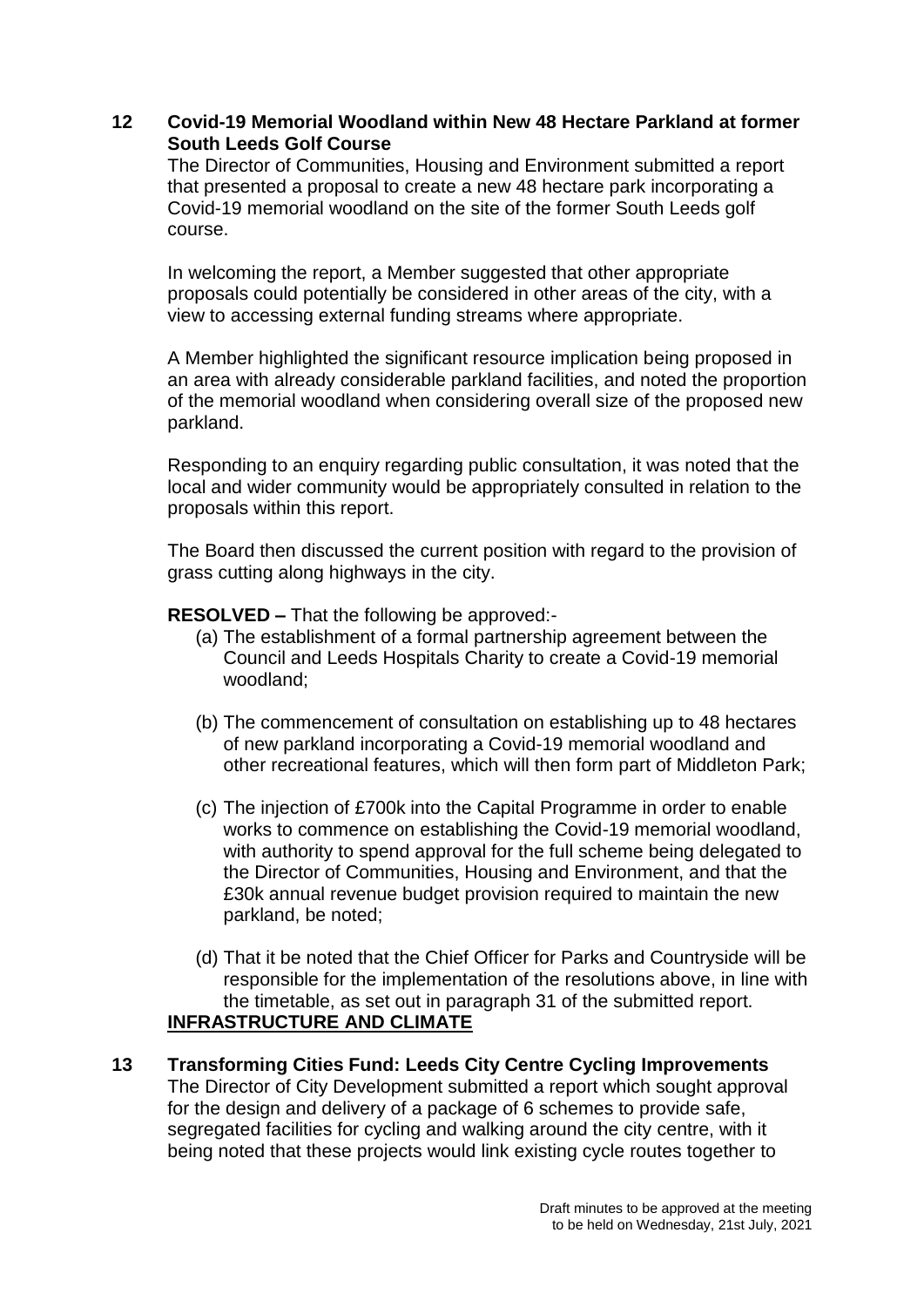form a coherent network, facilitating active travel choices and reducing dependency on the private car for short and medium length journeys.

# **RESOLVED –**

- (a) That the successful delivery of cycle infrastructure across Leeds as part of Leeds City Council's ambition to encourage active sustainable transport and address the Climate Emergency, be noted;
- (b) That the principle and general layout of the six Transforming Cities Fund - Leeds City Centre Cycling projects, as detailed within the submitted report, be approved;
- (c) That it be noted that the costs of £7.06M to design and deliver the 6 projects detailed in the submitted report will be entirely funded from the Transforming Cities Fund;
- (d) That it be noted that the construction of the detailed projects is expected to begin in early summer 2021 for completion in spring 2023;
- (e) That it be noted that the Chief Officer (Highways and Transportation) will be responsible for the implementation of such matters, and will receive further reports as necessary to facilitate these proposals and will give authority to spend for the individual projects.
- **14 Leeds Local Plan Update – Public Consultation on the Scope of the Plan** The Director of City Development submitted a report that presented details regarding the proposed scope for the Local Plan Update, namely a focus upon new or revised planning policy to help further address the Climate Emergency. On this basis, the report sought approval to commence consultation on the proposed scope of the Local Plan Update, as detailed.

In considering the report, a Member highlighted the importance of ensuring that the comments which would be received as part of the proposed consultation process were taken into consideration, as appropriate.

Emphasis was also placed upon the importance of ensuring that the methods used to conduct the consultation made the process as accessible as possible. In response, the Board was provided with details of the actions being taken with the aim of maximising accessibility.

Reference was also specifically made to the continued importance of flood prevention, and the need for due consideration to be given to this issue as part of this process.

- (a) That the proposed initial scope of the Local Plan Update, be agreed as follows:-
- Update and create new policies; make consequential changes, within the Adopted Leeds Core Strategy (amended 2019), the Natural Resources and Waste Local Plan (2013) and Unitary Development Plan (2006) which focus on: carbon reduction, flood risk, green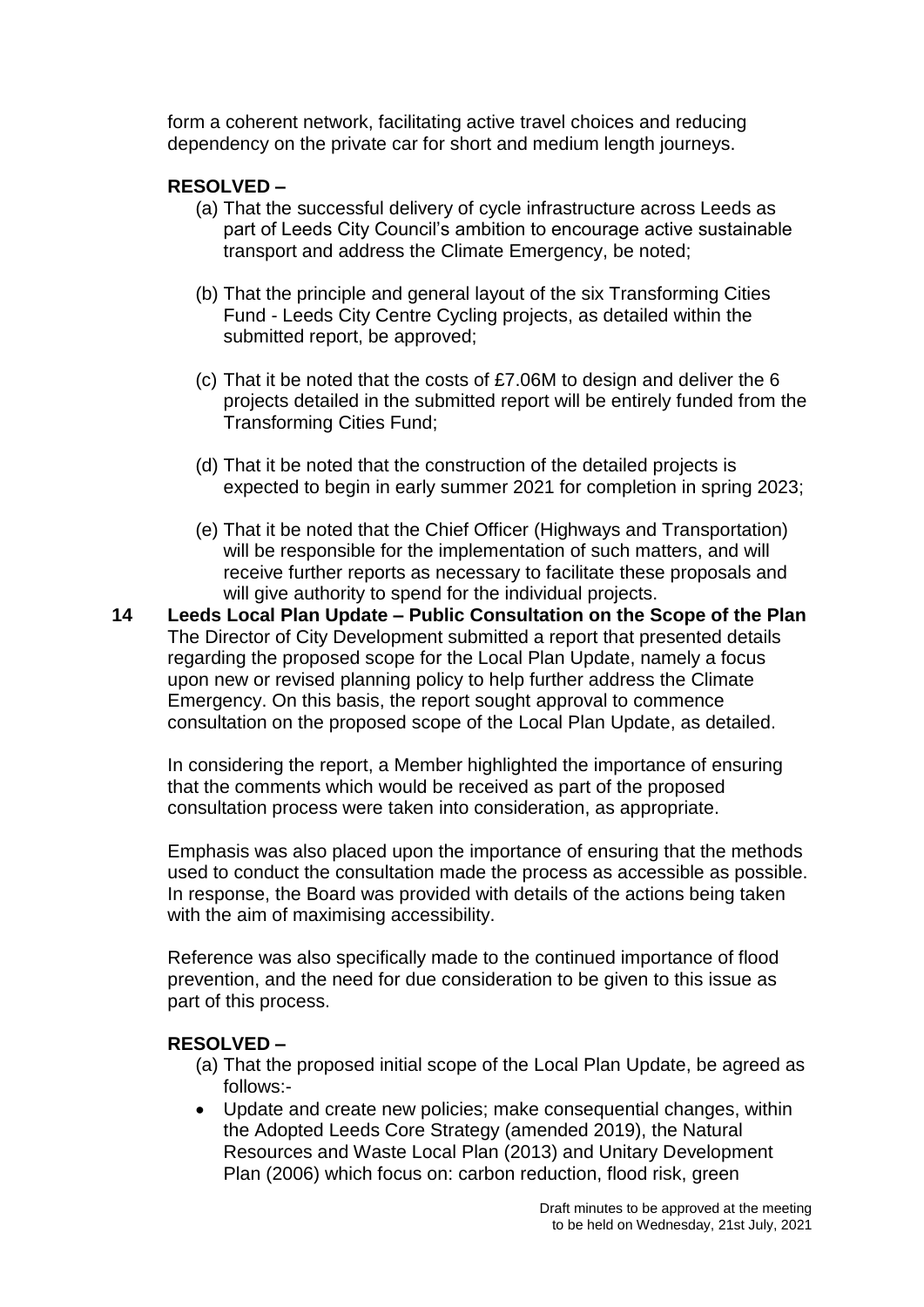infrastructure, place-making and sustainable infrastructure in order to adapt to and mitigate the impacts of climate change and ensure the delivery of sustainable development within the Leeds Metropolitan District for a period of at least 16 years from Adoption;

- (b) That the commencement of consultation on this scope for a period of eight weeks using supporting topic papers (Appendices 1 and 2 within the submitted report), be agreed;
- (c) That the consultation documentation (Appendices 1 and 2 within the submitted report) be referred to the Infrastructure, Investment and Inclusive Growth Scrutiny Board for the purposes of consultation in accordance with the requirements of the Council's Budget and Policy Framework;
- (d) That the necessary authority be provided to the Chief Planning Officer, to enable the Chief Planning Officer, in liaison with the Executive Member for Infrastructure and Climate, to approve any amendments to the consultation material in advance of public consultation;
- (e) That it be noted that the Chief Planning Officer is responsible for the implementation of the resolutions, as detailed above.

(The matters referred to within this minute, given that they were decisions being made in accordance with the Budget and Policy Framework Procedure Rules, were not eligible for Call In, as Executive and Decision Making Procedure Rule 5.1.2 states that the power to Call In decisions does not extend to those decisions being made in accordance with the Budget and Policy Framework Procedure Rules)

### **15 Redevelopment of City Square - Outcome of the Design Competition and Appointment of the Preferred Designer**

The Director of City Development submitted a report that presented the outcome of the design competition for the redevelopment of City Square, and which sought approval to the appointment of the preferred designer, who in being appointed would work proactively with the Council and stakeholders to redevelop City Square from the design concept submitted as part of the design competition into an approved design.

In introducing the report and in providing assurance to Members, the Executive Member highlighted that the design which had been submitted as part of the associated competition was an indicative design and that the preferred designer would work proactively with the Council and partners in developing a final design.

Responding to a Member's enquiry regarding the extent to which the design competition format provided value for money, it was noted that the level of cost was in line with what would be expected at this stage of design development for a scheme of this scale.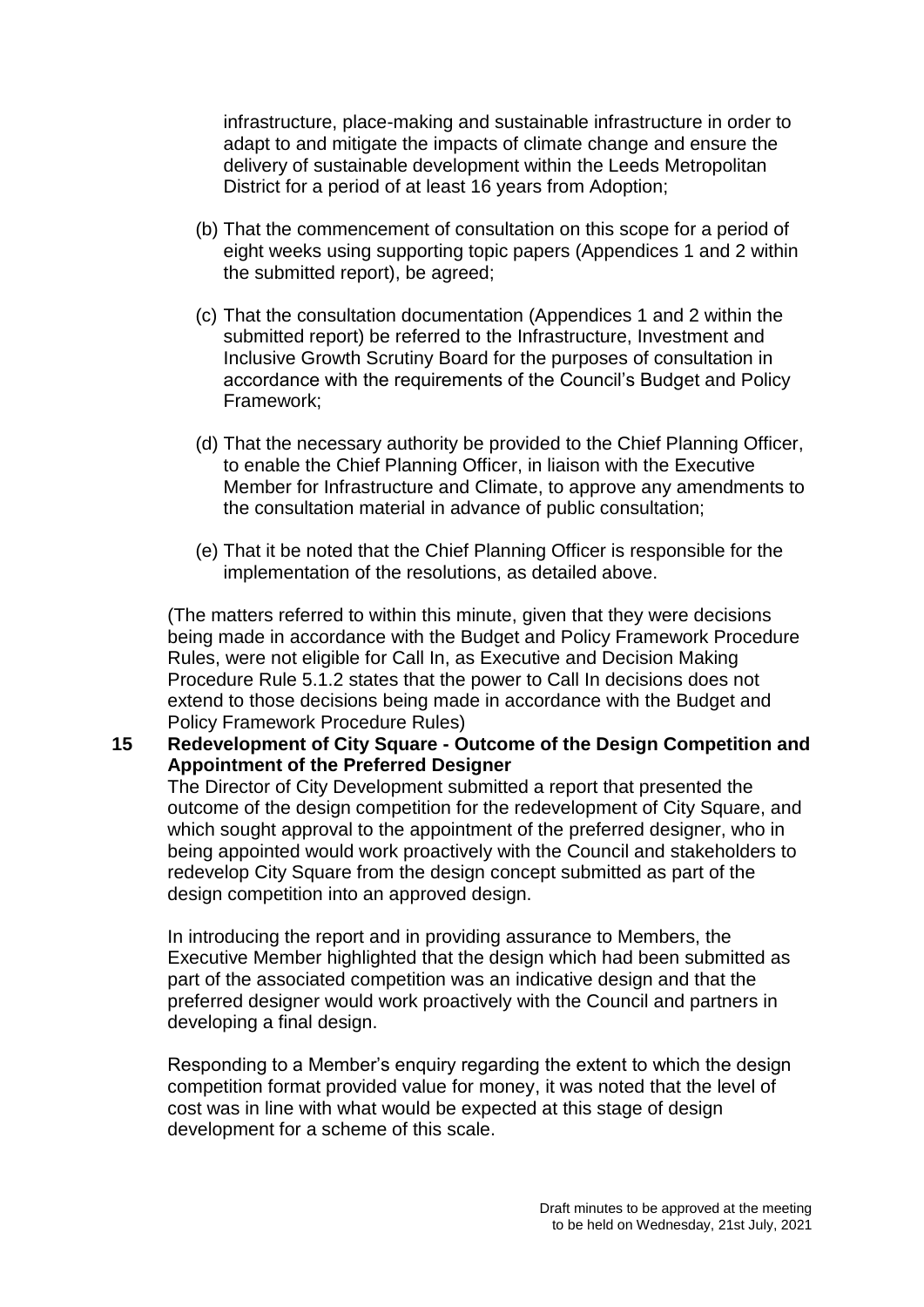A Member's suggestion regarding the potential for an appropriate Covid-19 memorial to form part of the design for City Square was noted, with an undertaking that it would be taken into consideration.

In conclusion, the Board received further details regarding the competition process, and the Executive Member emphasised the key importance of the new design, given that City Square was a gateway to the city centre.

### **RESOLVED –**

- (a) That the appointment of the preferred designer, Re-form Landscape Architecture, to develop the conceptual design proposals to the end of the RIBA Concept Design Stage, be approved;
- (b) That the Authority to Spend up to a maximum of £250k in order to develop the conceptual design to the end of the RIBA Concept Design Stage, be approved;
- (c) That the entering into a Professional Service Short Subcontract with Balfour Beatty Civil Engineering (BB) for the post-competition design fees up to the end of the RIBA Concept Design Stage, be approved.

#### **16 Parklife - Fullerton Park and Matthew Murray Update**

The Director of City Development submitted a report which provided an update regarding the Council's Fullerton Park 'Parklife' scheme, together with the outcome of recent discussions with Leeds United Football Club (LUFC) around their preference to preserve the potential for a disposal of the former Matthew Murray High School site to LUFC, as part of the club's ambition to relocate their training ground facilities closer to Elland Road and also as part of proposals regarding the expansion of the Elland Road stadium.

Responding to a Member's enquiry, the Board received an update regarding the timeframe for this proposal, with it being acknowledged that this was in response to a request made by LUFC, as a result of the club's updated aspirations regarding stadium expansion.

With regard to an enquiry regarding the Woodhall Playing Fields site as part of the Parklife submission process, Members received an update regarding the current position, with it being undertaken that a further report regarding the Parklife scheme would be submitted to the Board at the appropriate time.

- (a) That the progress which has been made to date with regard to the Fullerton Parklife scheme, be noted;
- (b) That the principle of the relocation of the Fullerton Parklife scheme to the former Matthew Murray High School site, in order to preserve the ambitions of Leeds United Football Club to achieve a 55,000 seater capacity stadium at Elland Road, be approved;
- (c) That it be noted that the principle approval above is subject to LUFC meeting Leeds City Council's additional design costs that it will incur as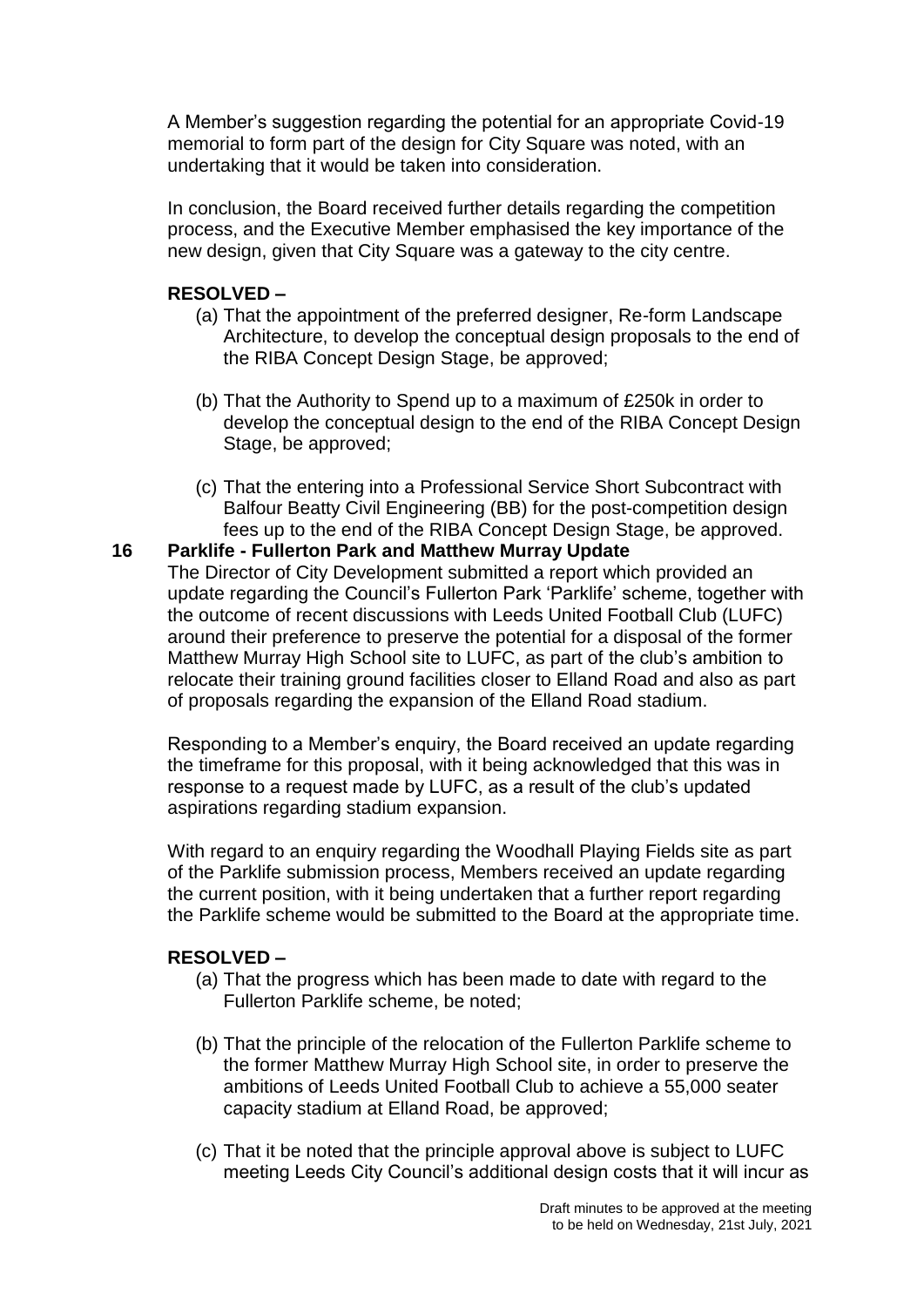a consequence of this change, as outlined in paragraph 23 of the Resources section of the submitted report;

- (d) That it be noted that the relocation proposals will provide the opportunity for an increased facility offer at Matthew Murray, including 4 full sized all-weather pitches and an increase space take up by the NHS;
- (e) That it be noted that the Football Foundation (the main grant funder for Parklife) and the NHS are fully supportive of the relocation and the positive impact that this will have on the Parklife business case;
- (f) That it be noted that the impact of the relocation of the Fullerton Parklife to Matthew Murray will result in a loss of the potential capital receipt to be realised from LUFC, however, it be noted that this will in part be offset from the realisation of a new capital receipt from Fullerton Park for land required as part of the Stadium expansion;
- (g) That it be agreed for Council officers to work in partnership with Leeds United Football Club on a revised masterplan for the Elland Road Stadium and Fullerton Park area, and that agreement be given for those draft proposals to be submitted to a future Executive Board in readiness for public consultation;
- (h) That it be noted that the officer responsible for this project and the key matters associated with it is the Head of Projects and Programmes in Asset Management and Regeneration.

# **LEADER'S PORTFOLIO**

# **17 Update on Coronavirus (COVID19) pandemic – Response and Recovery Plan**

Further to Minute No. 157, 21<sup>st</sup> April 2021, the Chief Executive submitted a report providing an update on the work being undertaken as part of a multiagency partnership approach in response to, and as part of the recovery from the Covid-19 pandemic. The Response and Recovery Plan, as the main reporting tool for ongoing work across the seven service areas, was appended to the submitted report at Annex A. The report and annexes set out the broad range of activities being undertaken, including a summary plan on a page for the rest of 2021, delivery via vital partnership arrangements, and details of the continued proactive work to try and control the numbers of cases across the city and increase testing, tracing, isolating and vaccination uptake.

The Leader, together with the Executive Member for Public Health and Active Lifestyles introduced the report, providing an update on the current position in Leeds, with specific reference to the approach being taken towards addressing the recent increase in infection rates.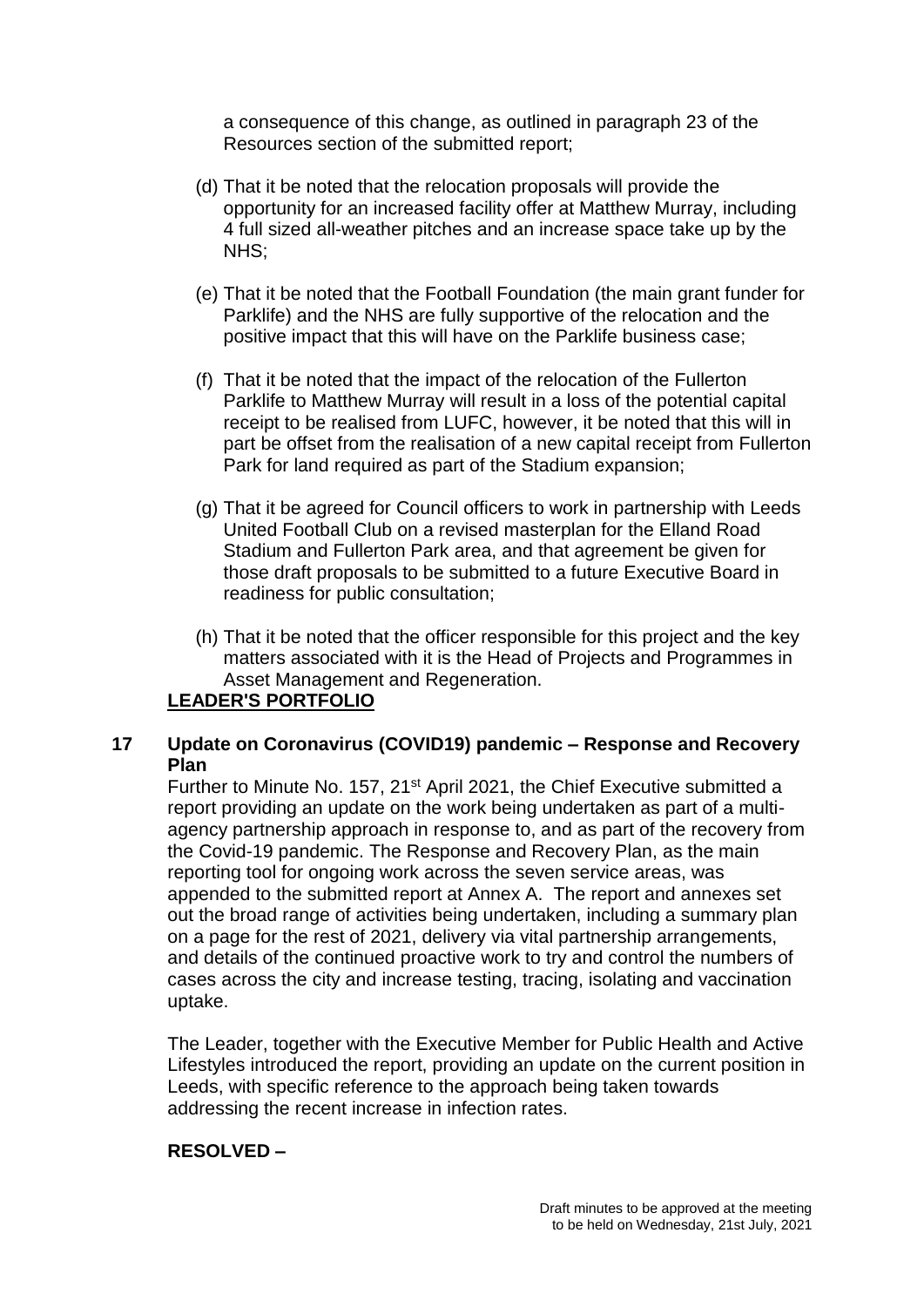- (a) That the latest version of the Response & Recovery Plan, as presented at Annex A to the submitted report, including a summary plan on page and risks, be noted;
- (b) That Annex B to the submitted report, which presented a summary of national developments since the last meeting of Executive Board, be noted, together with Annex C, which provided the monthly Coronavirus Dashboard.

# **RESOURCES**

**18 Financial Performance - Outturn financial year ended 31st March 2021** The Chief Officer (Financial Services) submitted a report presenting the Council's final outturn position for the 2020/21 financial year in respect of both the General Fund revenue budget and the Housing Revenue Account. The report also sought approval regarding the creation of earmarked reserves, as detailed.

Responding to a Member's enquiry, officers undertook to provide the Member in question with further detail on the overall amount of funding which had been received from Government in the form of Covid-19 financial support during the pandemic.

Responding to Members' enquiries regarding whether, in light of the outturn position, consideration would be given to reviewing staffing levels in some front line services, or reconsidering some of the decisions taken as part of the 21/22 budget setting process, the Council's continuing financial challenges were highlighted, with it also being undertaken that comprehensive reviews would also be undertaken as part of the budget setting process for next financial year.

In conclusion, the Executive Member for Resources extended her thanks to all employees for their continued efforts throughout this difficult time, including those who had left the Authority through the Early Leaver's Initiative.

### **RESOLVED –**

- (a) That the Council's outturn position for the 2020/21 financial year, as presented in the submitted report, be noted;
- (b) That the creation of earmarked reserves, as detailed in paragraph 6.7 of the submitted report, be agreed, and that the necessary authority be delegated to the Chief Officer Financial Services, to enable the Chief Officer Financial Services to approve their release;
- (c) That it be noted that the Chief Officer Financial Services will be responsible for the implementation of the above resolutions following the 'call in' period.

## **19 Treasury Management Outturn Report 2020/21**

The Chief Officer (Financial Services) submitted a report presenting the Council's Treasury Management Outturn position for the 2020/21 financial year.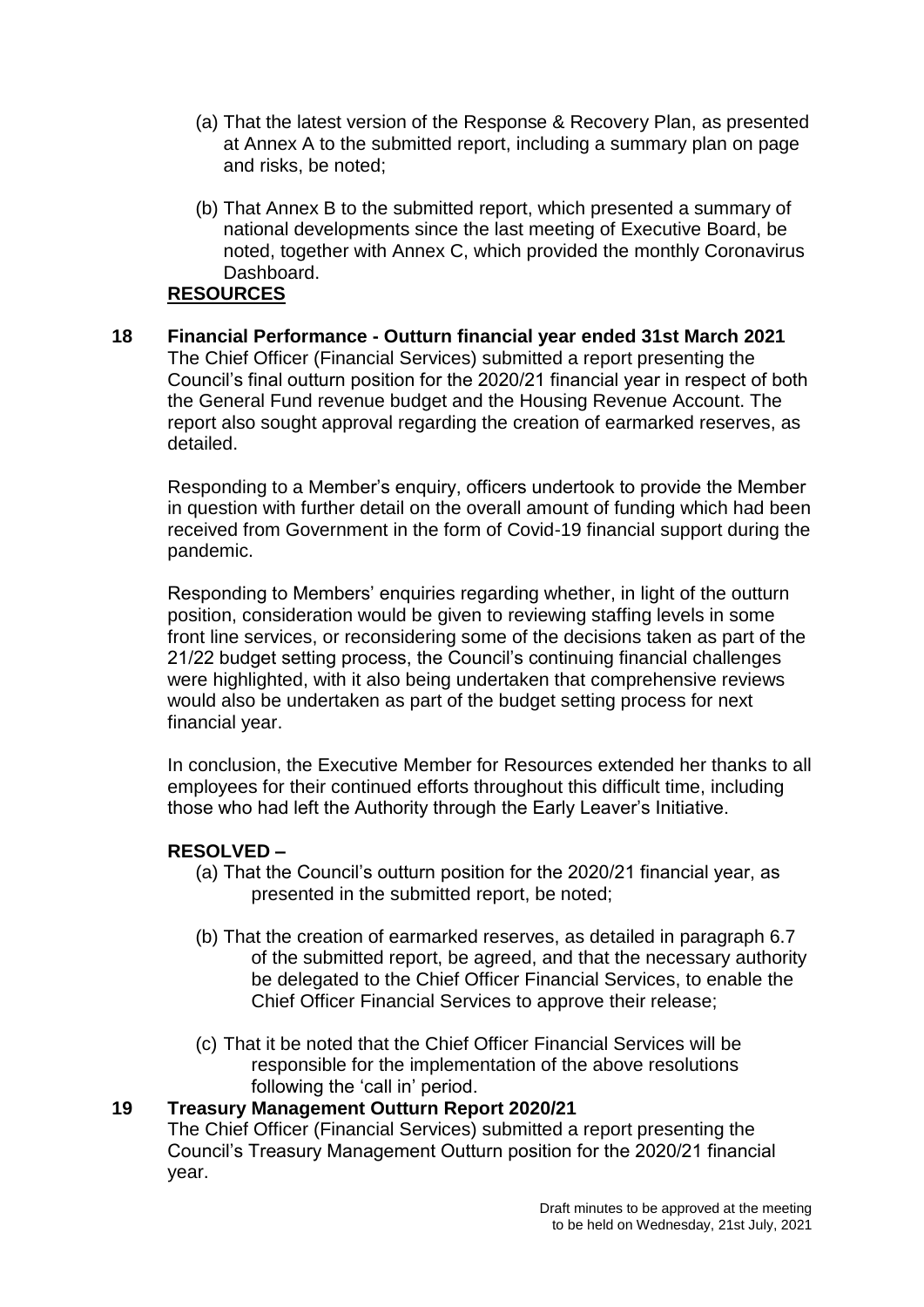In considering the report, Members discussed current costs with regard to Minimum Revenue Provision, and in response to a specific enquiry, the Board was provided with information on the actions being taken towards safeguarding against potential interest rate rises, when considering the Council's borrowing costs.

In conclusion, the officers responsible for this area were thanked for the work they continued to do to ensure that treasury activity remained within the Treasury Management Strategy.

**RESOLVED –** That the Treasury Management outturn position for the 2020/21 financial year, as presented within the submitted report, be noted, with it also being noted that treasury activity has remained within the Treasury Management Strategy and Policy Framework.

#### **20 White Rose Railway Station**

The Director of City Development submitted a report outlining a proposal for the Council to provide a loan facility to Munroe K, in compliance with subsidiary control, to finance Munroe K's maximum contribution towards the scheme as presented, with the report also seeking the related necessary approvals to help facilitate this proposal.

Following consideration of Appendix 3 to the submitted report designated as being exempt from publication under the provisions of Access to Information Procedure Rule 10.4(3), which was considered in private at the conclusion of the public part of the meeting, it was

### **RESOLVED –**

- (a) That approval be given for the Director of City Development, in consultation with the Chief Officer Financial Services and the Executive Member for Resources, to develop and enter into a Loan facility Agreement of up to £4.5m with Munroe K, as per the Heads of Terms and principles detailed within exempt appendix 3 to the submitted report;
- (b) That approval be given to inject £4.5m into Capital Scheme Number 32774/WHI/000 in order to finance the loan facility; and that approval be given for the necessary authority to be delegated to the Director of City Development and the Chief Officer Financial Services to enable the Director and Chief Officer to provide 'authority to spend' up to that amount in order to provide the loan, subject to the completion of legal agreements with Munroe K;
- (c) That a future paper on the delivery of the economic masterplan and emerging spatial masterplan at the White Rose Park be submitted to the Board in due course.

### **21 Disposal of Land at Dawson's Corner by The Calverley Charity** The Chief Officer of Asset Management and Regeneration submitted a report which sought approval of the terms of the sale of approximately seven acres of land at Dawson's Corner, Pudsey. The report noted that this land was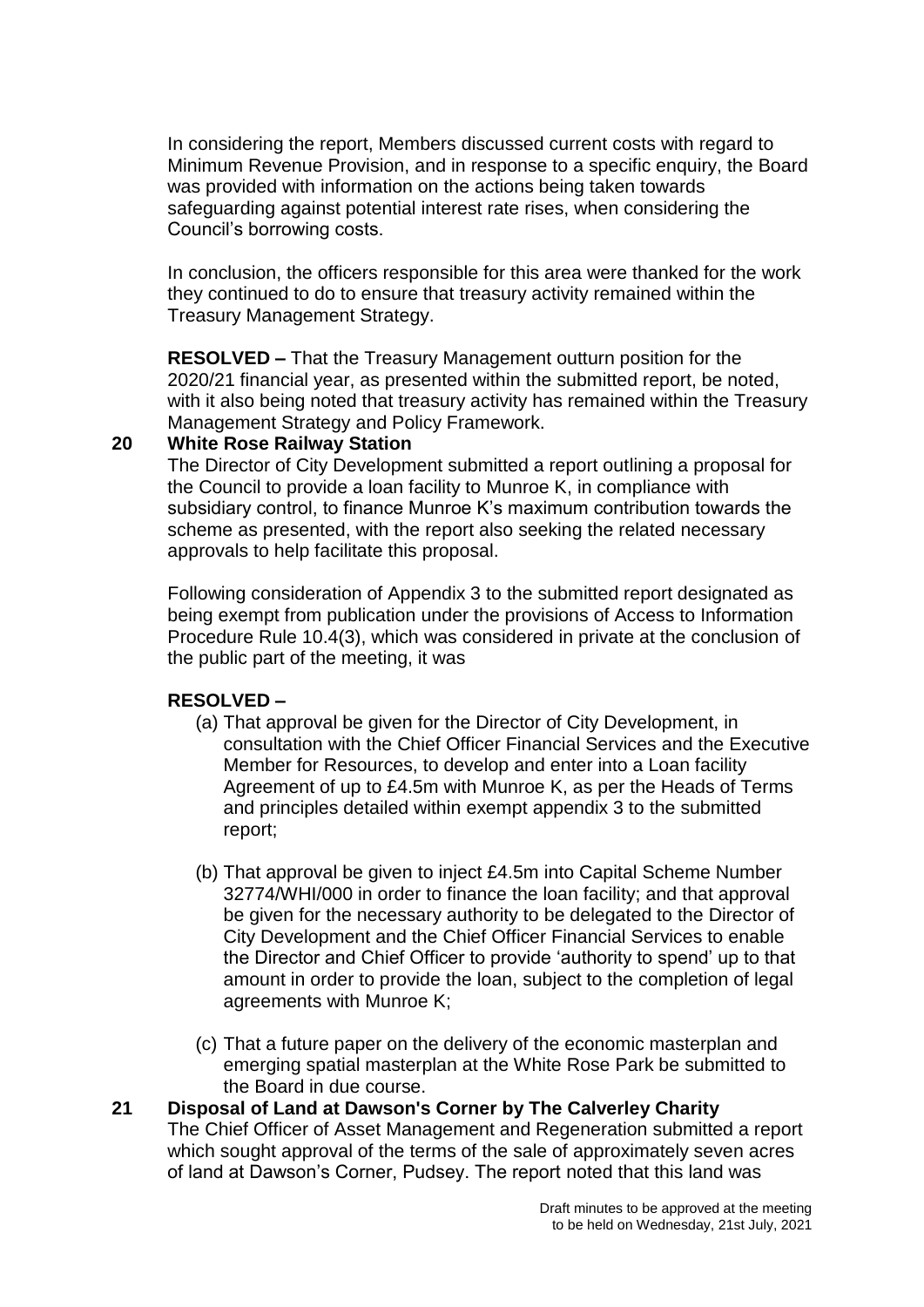privately owned by The Calverley Charity and as such, the submitted report was specifically for the purpose of Executive Board, on behalf of the Council and in the Council's capacity as sole trustee of the charity, to give appropriate consideration to the proposal.

In considering the report, a Member highlighted the importance of the landscaping mitigation works which would need to be undertaken as part of the proposals detailed within Agenda Item 18 to ensure that safe pedestrian access was provided (Minute No. 22 refers), a matter on which the Member had directly contacted the Highways department about.

In referencing the fact that in line with the Council's 'Councillor Code of Conduct' Councillor Carter was required to seek a dispensation to enable him to speak on this matter, due to his 'Other Registerable Interest' he requested that consideration be given to reviewing the Code in light of this issue. In response, the Chair advised that if the Code is causing practical issues, then he was agreeable for it to be reviewed on a cross party basis.

# **RESOLVED –**

- (a) That Executive Board, on behalf of the Council acting as sole trustee of the Calverley Charity, approve the terms of the disposal of the Charity's land at Dawson's Corner, and that approval be given to delegate the approval of any variation to the final terms to the Chief Officer of Asset Management and Regeneration in consultation with the Executive Member for Resources, in so far as there is no conflict with regard to the delegation and the respective interests of the parties;
- (b) That it be noted that the officers responsible for this matter are the relevant Senior Land & Property Officer, City Development directorate, and Principal Legal Officer, Resources directorate, and upon approval of the sale terms by Executive Board (in resolution (a)), the sale will be progressed and completed in timescales to suit the Charity and the purchasing Highway Authority (with the aim of completion by end of 2021).

(As detailed within Minute No. 7, Councillor Carter, having declared an 'Other Registerable Interest' in this item, had applied for, and been granted a dispensation on the grounds that without the dispensation, representation from his political group on the Executive Board would not be possible and in granting the dispensation it enabled Councillor Carter to speak in the interests of persons living in the authority's area. In doing so, Councillor Carter confirmed that whilst remaining in the room and speaking on this item, he would not be voting upon it).

**22 Acquisition of Land for the A647 / A6120 Dawson's Corner Junction Improvement Scheme**

The Director of City Development submitted a report which sought approval to acquire land from a third party to enable the A647 / A6120 Dawson's Corner junction improvements to take place.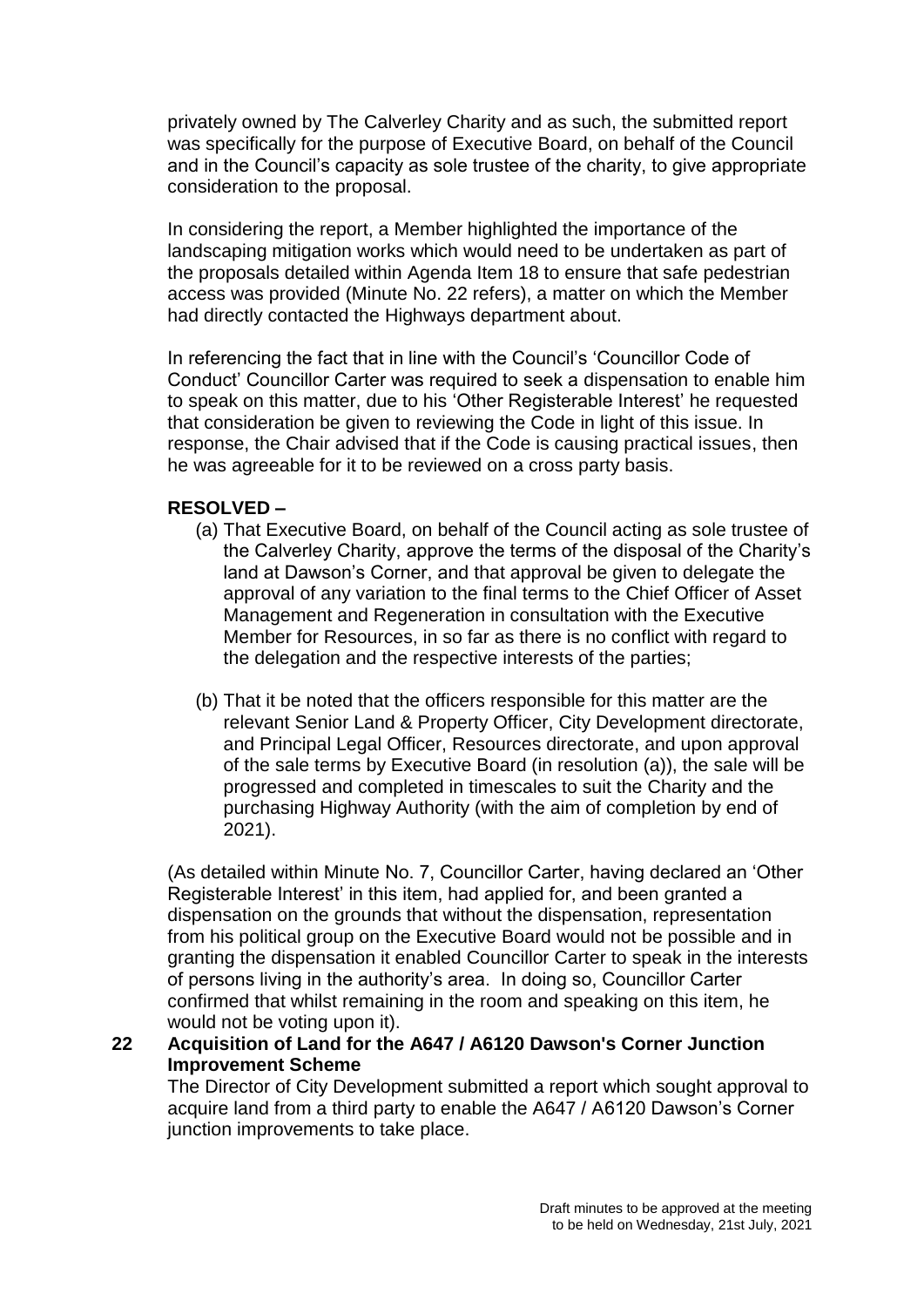Following consideration of Appendices 3, 3b and 3c to the submitted report designated as being exempt from publication under the provisions of Access to Information Procedure Rule 10.4(3), which was considered in private at the conclusion of the public part of the meeting, it was

# **RESOLVED –**

- (a) That the principle of acquiring third party land to enable the A647 / A6120 Dawson's Corner junction improvements, be approved;
- (b) That the terms agreed for parcel A, as detailed in appendix 2 to the submitted report, and the terms for parcels B and C, as detailed in exempt appendix 3 to the submitted report, be approved;
- (c) That it be noted that should there be any changes to the agreed terms for parcels A, B and C, then these are to be approved by the Director of City Development under delegated powers;
- (d) That the necessary authority be delegated to officers to negotiate acquisition terms for parcel D, with agreement being given for those terms to be approved by the Director of City Development under delegated powers;
- (e) That with regard to the associated implementation timescales, it be noted that the intention is for third party land to be acquired by the end of 2021 and, subject to funding, junction improvement works beginning in either spring 2022 or spring 2023, with the construction period due to last around 12-18 months.

(As detailed within Minute No. 7, Councillor Carter, having declared an 'Other Registerable Interest' in this item, had applied for, and been granted a dispensation on the grounds that without the dispensation, representation from his political group on the Executive Board would not be possible and in granting the dispensation it enabled Councillor Carter to speak in the interests of persons living in the authority's area. In doing so, Councillor Carter confirmed that whilst remaining in the room and speaking on this item, he would not be voting upon it).

**23 Health, Safety and Wellbeing Performance and Assurance Report** The Director of Resources submitted a report which provided an overview of the Council's performance regarding health, safety and wellbeing for the period 1st April 2020 to 31st March 2021. The report highlighted the improvements which have been made and detailed the challenges ahead.

In presenting the report the Executive Member for Resources provided an overview of the key information as presented, and extended her thanks to those officers responsible for this area of work for their continued efforts during a very challenging year.

**RESOLVED –** That the contents of the submitted report, be noted, with the Board recognising that a robust, yet proportionate approach towards risk management within the Council continues to be applied.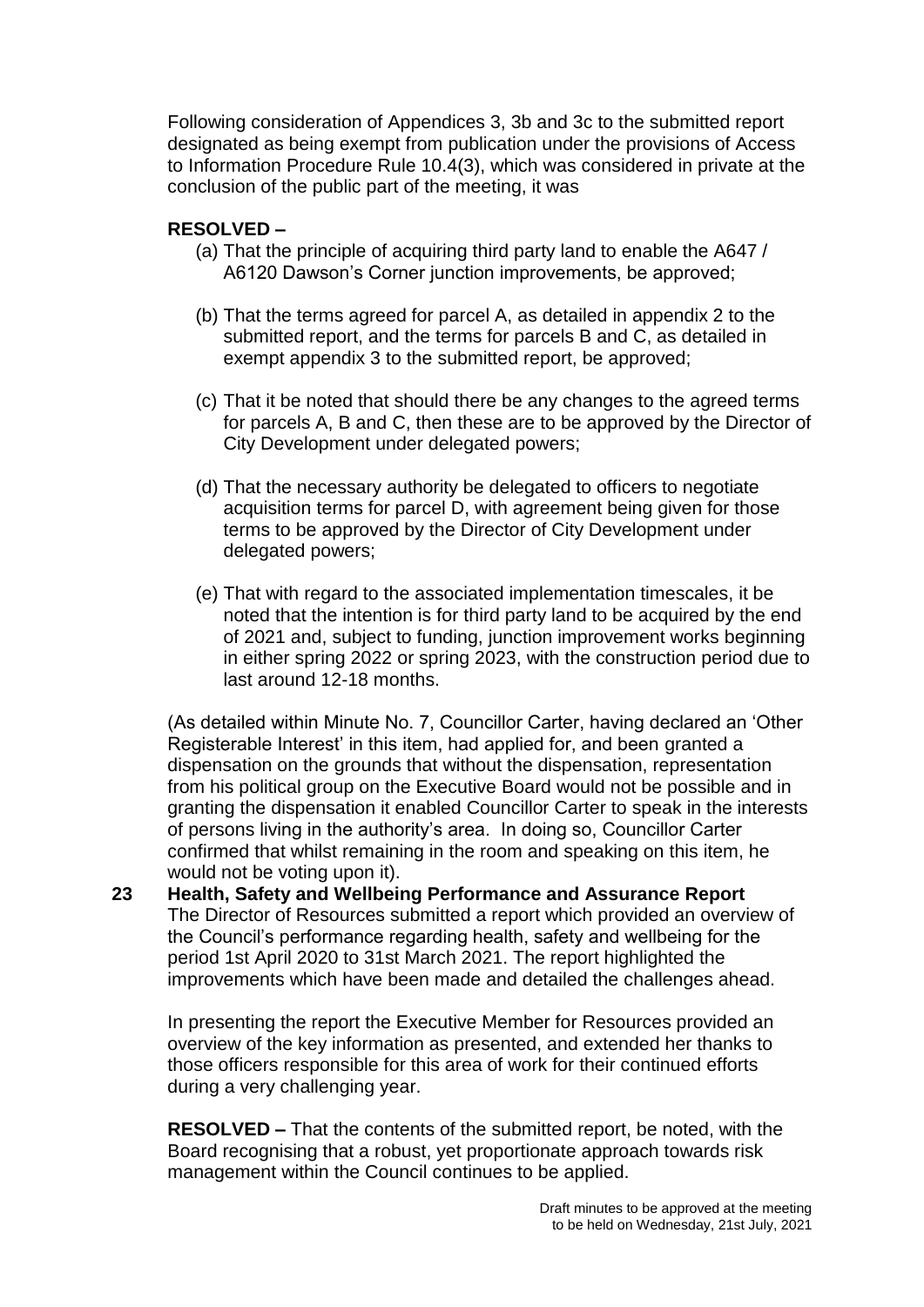# **24 To consider Future Developments with regards to Addressing and Reducing On-Street Sex Work in the City**

The Director of Communities, Housing and Environment submitted a report presenting a proposal to cease with the 'Managed Approach' and replace it with a revised approach, as outlined within the submitted report, in order to tackle and reduce on-street sex work in the city. The report noted that this proposal was seeking Executive Board's endorsement, given that the proposal was subject to agreement by the Safer Leeds Community Safety Partnership.

In presenting the report, the Executive Member for Resources highlighted that she had written to all Members notifying them about the submission of this report to Executive Board.

Members considered the proposals detailed within the report. In response to some Members' comments and concerns, specifically with regard to the time taken to arrive at the current proposals, the Board was provided with further information regarding the following: the initial aims of the Managed Approach and how those initial aims and the overall Approach had continued to be reviewed and evolved; the consideration of the outcomes arising from processes such as the independent review which was presented to the Board in July 2020 and the 'Listening Well' campaign; and the combination of factors which had led to the current proposals being submitted to Executive Board for endorsement and to the Safer Leeds Community Safety Partnership for agreement.

In discussing the report, Members highlighted that, further to the information provided at the meeting, they looked forward to receiving more detail on the proposals moving forward and the package of multi-agency support which would continue to be put in place for those affected.

- (a) That the proposal to now cease with the Managed Approach and replace it with the revised approach outlined within the submitted report to tackle and reduce on-street sex work in the city, be endorsed, with it being noted that such proposals are subject to agreement by the Safer Leeds Community Safety Partnership (LSP);
- (b) That the significance of the operational developments leading to the proposed revised approach, be acknowledged and noted;
- (c) That it be noted that the Director of Communities, Housing and Environment, and where appropriate, partner organisations and representatives, will be responsible for the delivery of the revised approach;
- (d) That it be agreed that members of the Executive Board be kept informed and updated on any key changes arising from the implementation of the new approach.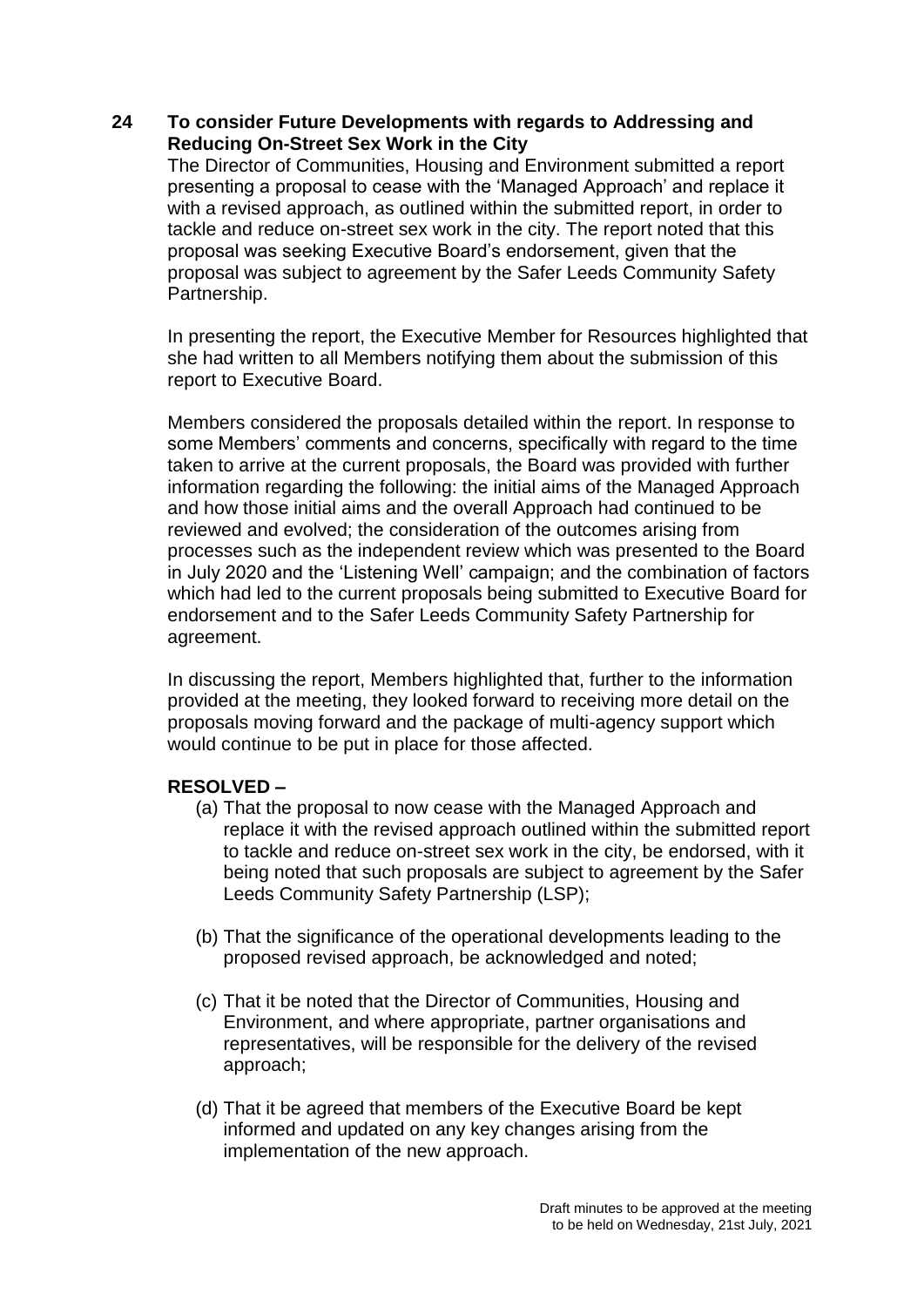(At the conclusion of this item, the meeting was adjourned at 2.30pm for a period of 30 minutes, prior to reconvening at 3.00pm) **ADULT AND CHILDREN'S SOCIAL CARE AND HEALTH PARTNERSHIPS**

# **25 Adults & Health Service Review 6 - Care Delivery: Care Homes, Post Consultation Recommendations Report**

The Director of Adults and Health submitted a report that presented the findings of the consultation exercise undertaken regarding the proposals to close Home Lea House Long Stay Residential Care Home in Rothwell, and Richmond House Short Stay Residential Care Home in Farsley. In considering the information within the submitted report, the Board were requested to determine the future of both care homes, with the recommended option being to decommission those care homes for the reasons as set out.

In presenting the submitted report, the Executive Member for Adult and Children's Social Care and Health Partnerships acknowledged the anxiety caused by the proposals and highlighted that such a recommendation to close the two homes had not been made lightly. However, the Executive Member went on to undertake that, should the recommendations be approved, then every effort would be made to support residents and their families, together with affected staff throughout the proposed process.

In addition, details of the range of factors which had been taken into consideration when coming to the conclusions within the report were highlighted. These included: the decline in demand for care home provision; the alternative provision which was available; the financial context and the increased budgetary challenges faced across social care; the increased demand levels in other areas of social care provision; the investment which was being made in other areas of social care, including the future use of the two sites in question.

In discussing the report, concerns regarding the following were raised and responded to:

- The two homes' occupancy levels referenced within the report and in discussion;
- The levels of demand for care home provision generally, and the level of the two homes' use by those in the local community;
- The consultation process undertaken and the recommendations arising from it;
- The discussions which had taken place with the NHS regarding the proposal to close Richmond House;
- The timing of the proposals;
- The budgetary challenges which continued to be faced by the Council and specifically with regard to social care provision, together with the proportion of resource provided in terms of both adult and children's social care provision;
- The proposals for the 2 sites moving forward, with it being undertaken that further detail would be provided to the Members in question regarding the advice which had been received that the respective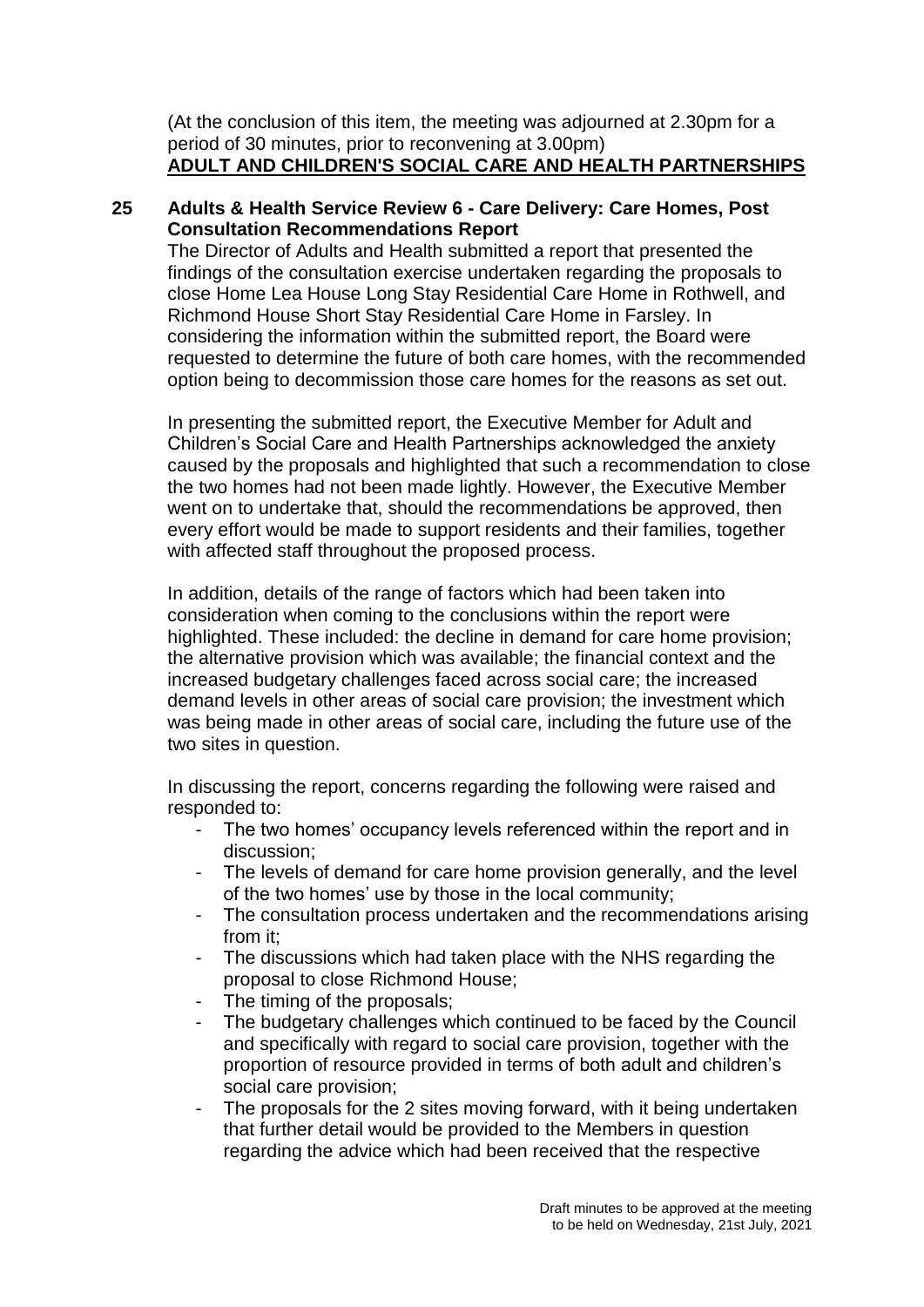footprints of the two sites were not large enough to provide extra care housing.

Following consideration of Appendix 7 to the submitted report designated as being exempt from publication under the provisions of Access to Information Procedure Rule 10.4(3), which was considered in private at the conclusion of the public part of the meeting, it was

### **RESOLVED –**

- (a) That the outcome of the full consultation reports with stakeholders, (Appendix 3 to the submitted report), and the information contained within exempt Appendix 7 to the submitted report (Estimated Land Valuation), be noted;
- (b) That the recommendation to decommission services at Home Lea House Residential Long Stay Care Home, in Rothwell, be approved;
- (c) That the recommendation to decommission services at Richmond House Short Stay Residential Care Home, in Farsley, be approved;
- (d) That the timescales for ceasing the services based on the timeline attached in Appendix 9 to the submitted report, be agreed;
- (e) That it be noted that there is a commitment in principle for the sites to be used for the development of supported housing; general needs housing at the Home Lea House site in Rothwell, and supported housing for older people at the Richmond House site in Farsley;
- (f) That it be noted that the lead officer responsible for such matters is the Director Adults and Health.

(Under the provisions of Council Procedure Rule 16.5, Councillors A Carter and S Golton both required it to be recorded that they respectively voted against the decisions referred to within this minute)

**26 Update on Thriving: The Child Poverty Strategy for Leeds** The Director of Children and Families submitted a report which provided an overview of 'Thriving: The Child Poverty Strategy for Leeds', together with the work being undertaken as part of the strategy, including details of the response in this area during the pandemic.

The Executive Member presented the report highlighting the range of reasons why children and young people were living in poverty, with details also being provided on the impact of the pandemic upon such poverty levels.

Responding to a Member's enquiry in respect of enabling educational achievement and the impact of home schooling during the pandemic on such matters, the Board was provided with details of the actions being taken to progress specific priorities which had been identified in light of the pandemic, and also further information specifically regarding the support provided to